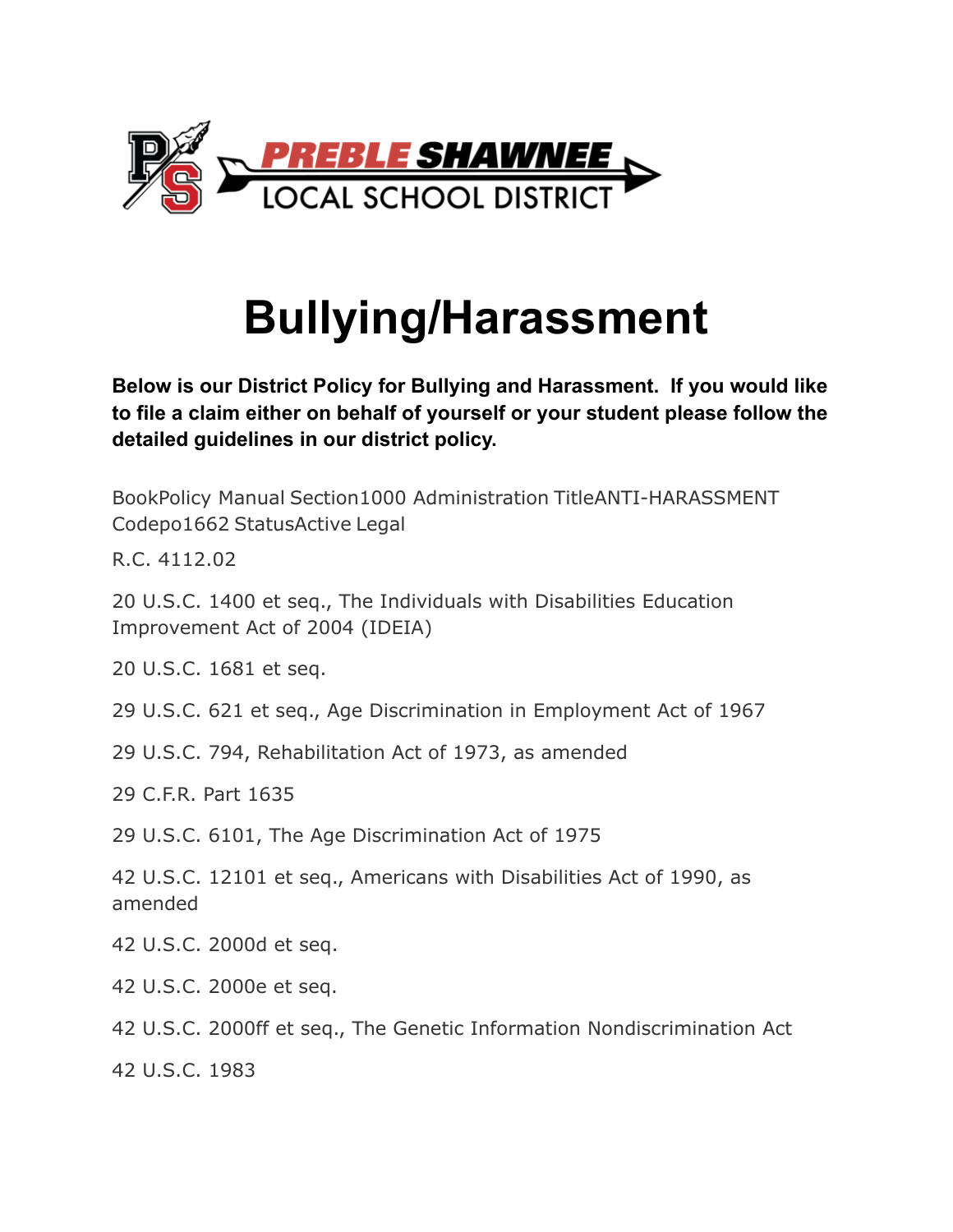# National School Boards Association Inquiry and Analysis - May 2008 AdoptedJanuary 9, 2014 Last RevisedJune 29, 2021

# 1662 - **ANTI-HARASSMENT**

### **General Policy Statement**

It is the policy of the Board of Education to maintain an education and work environment that is free from all forms of unlawful harassment, including sexual harassment. This commitment applies to all School District operations, programs, and activities. All students, administrators, teachers, staff, and all other school personnel share responsibility for avoiding, discouraging, and reporting any form of unlawful harassment. This policy applies to unlawful conduct occurring on school property, or at another location if such conduct occurs during an activity sponsored by the Board.

The Board will vigorously enforce its prohibition against discriminatory harassment based on race, color, national origin, sex (including sexual orientation and gender identity), disability, age, religion, ancestry, or genetic information (collectively, "Protected Classes") that are protected by Federal civil rights laws (hereinafter referred to as "unlawful harassment"), and encourages those within the School District community as well as Third Parties, who feel aggrieved to seek assistance to rectify such problems. The Board will investigate all allegations of harassment and in those cases where unlawful harassment is substantiated, the Board will take immediate steps to end the harassment, prevent its reoccurrence, and remedy its effects. Individuals who are found to have engaged in unlawful harassment will be subject to appropriate disciplinary action.

#### **Other Violations of the Anti-Harassment Policy**

The Board will also take immediate steps to impose disciplinary action on individuals engaging in any of the following prohibited acts:

- A. Retaliating against a person who has made a report or filed a complaint alleging unlawful harassment, or who has participated as a witness in a harassment investigation.
- B. Filing a malicious or knowingly false report or complaint of unlawful harassment.
- C. Disregarding, failing to investigate adequately, or delaying investigation of allegations of harassment, when responsibility for reporting and/or investigating unlawful harassment charges comprises part of one's supervisory duties.

# **Definitions**

Words used in this policy shall have those meanings defined herein; words not defined herein shall be construed according to their plain and ordinary meanings.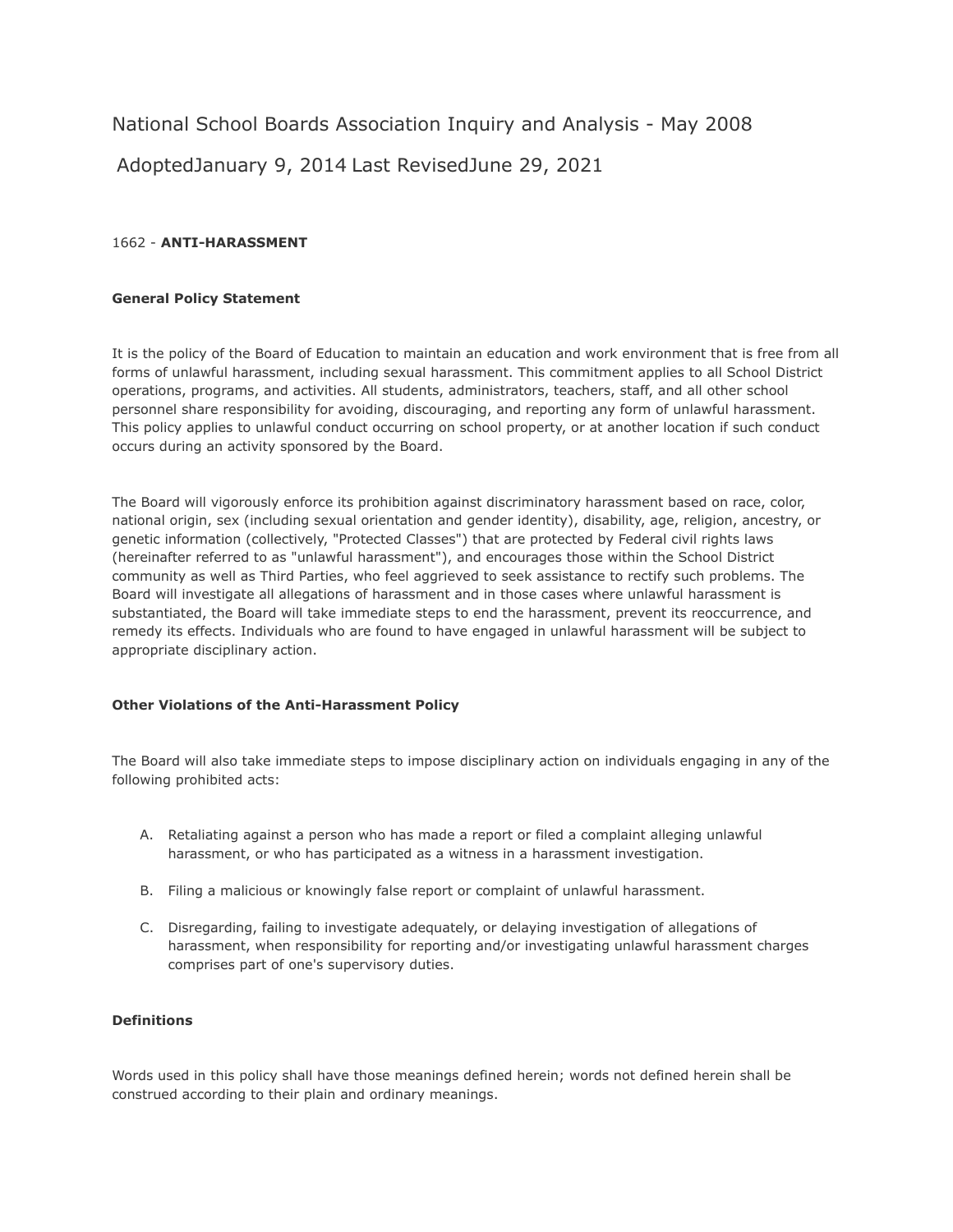**Complainant** is the individual who alleges, or is alleged, to have been subjected to unlawful harassment, regardless of whether the person files a formal complaint or is pursuing an informal resolution to the alleged harassment.

**Respondent** is the individual who has been alleged to have engaged in unlawful harassment, regardless of whether the Reporting Party files a formal complaint or is seeking an informal resolution to the alleged harassment.

**School District community** means students and Board employees (i.e., administrators, and professional and classified staff), as well as Board members, agents, volunteers, contractors, or other persons subject to the control and supervision of the Board.

**Third Parties** include, but are not limited to, guests and/or visitors on School District property (e.g., visiting speakers, participants on opposing athletic teams, parents), vendors doing business with, or seeking to do business with, the Board, and other individuals who come in contact with members of the School District community at school-related events/activities (whether on or off District property).

**Day(s):** Unless expressly stated otherwise, the term "day" or "days" as used in this policy means business day(s) (i.e., a day(s) that the Board office is open for normal operating hours, Monday – Friday, excluding State-recognized holidays).

#### **Bullying**

Bullying rises to the level of unlawful harassment when one or more persons systematically and chronically inflict physical hurt or psychological distress on one (1) or more students or employees and that bullying is based upon one (1) or more Protected Classes, that is, characteristics that are protected by Federal civil rights laws. It is defined as any unwanted and repeated written, verbal, or physical behavior, including any threatening, insulting, or dehumanizing gesture, by an adult or student, that is severe or pervasive enough to create an intimidating, hostile, or offensive educational or work environment; cause discomfort or humiliation; or unreasonably interfere with the individual's school or work performance or participation; and may involve:

- A. teasing;
- B. threats;
- C. intimidation;
- D. stalking;
- E. cyberstalking;
- F. cyberbullying;
- G. physical violence;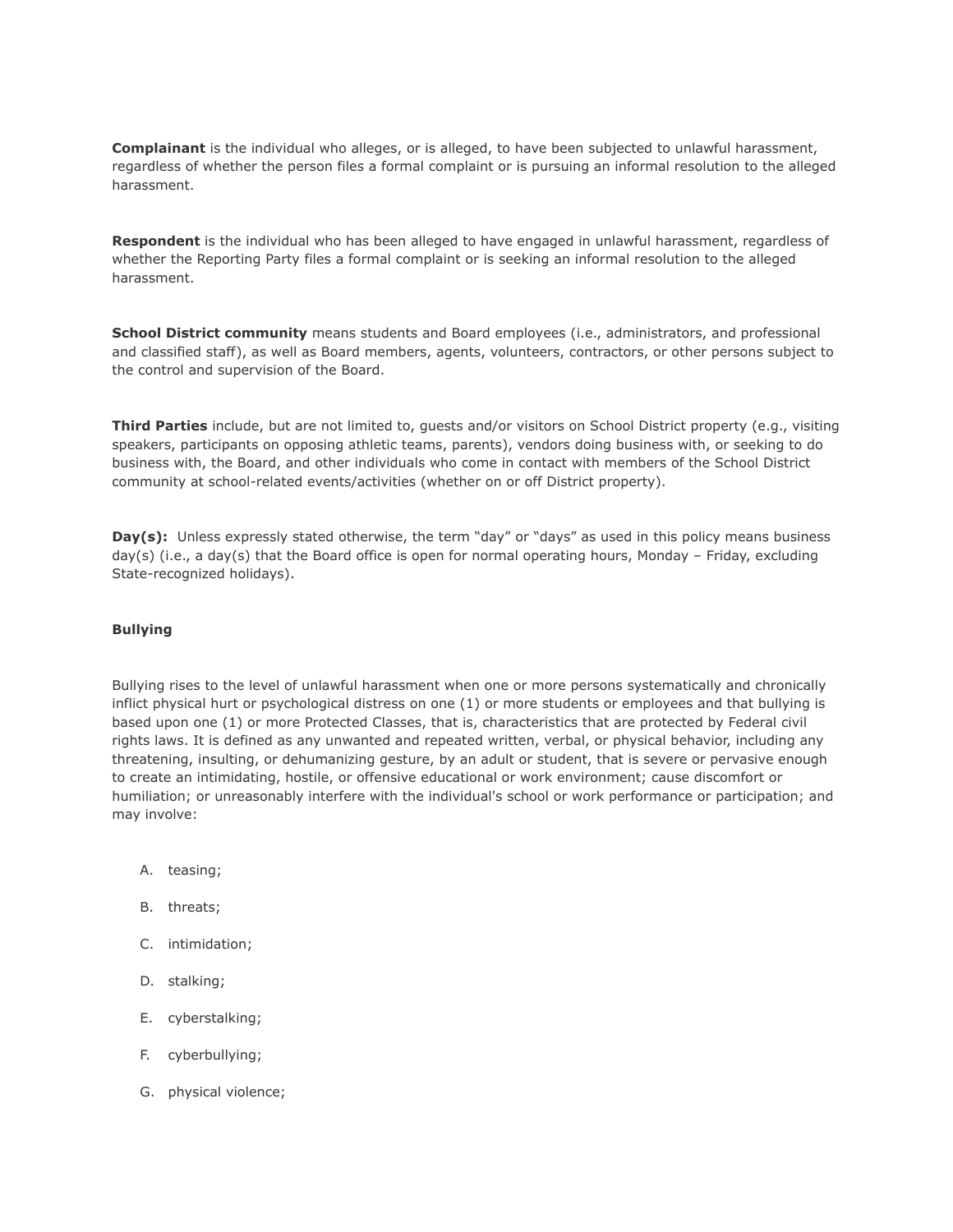- H. theft;
- I. sexual, religious, or racial harassment;
- J. public humiliation; or
- K. destruction of property.

**"Harassment"** means any threatening, insulting, or dehumanizing gesture, use of technology, or written, verbal or physical conduct directed against a student or school employee that:

- A. places a student or school employee in reasonable fear of harm to his/her person or damage to his/her property;
- B. has the effect of substantially interfering with a student's educational performance, opportunities, or benefits, or an employee's work performance; or
- C. has the effect of substantially disrupting the orderly operation of a school.

#### **Sexual Harassment**

For purposes of this policy and consistent with Title VII of the Civil Rights Act of 1964, "sexual harassment" is defined as:

Unwelcome sexual advances, requests for sexual favors, and other verbal or physical conduct of a sexual nature, when:

- A. Submission to such conduct is made either implicitly or explicitly a term or condition of an individual's employment, or status in a class, educational program, or activity.
- B. Submission or rejection of such conduct by an individual is used as the basis for employment or educational decisions affecting such individual.
- C. Such conduct has the purpose or effect of interfering with the individual's work or educational performance; of creating an intimidating, hostile, or offensive working, and/or learning environment; or of interfering with one's ability to participate in or benefit from a class or an educational program or activity.

Sexual harassment may involve the behavior of a person of any gender against a person of the same or another gender.

Sexual Harassment covered by Policy 2266 - Nondiscrimination on the Basis of Sex Education Programs or Activities is not included in this policy. Allegations of such conduct shall be addressed solely by Policy 2266.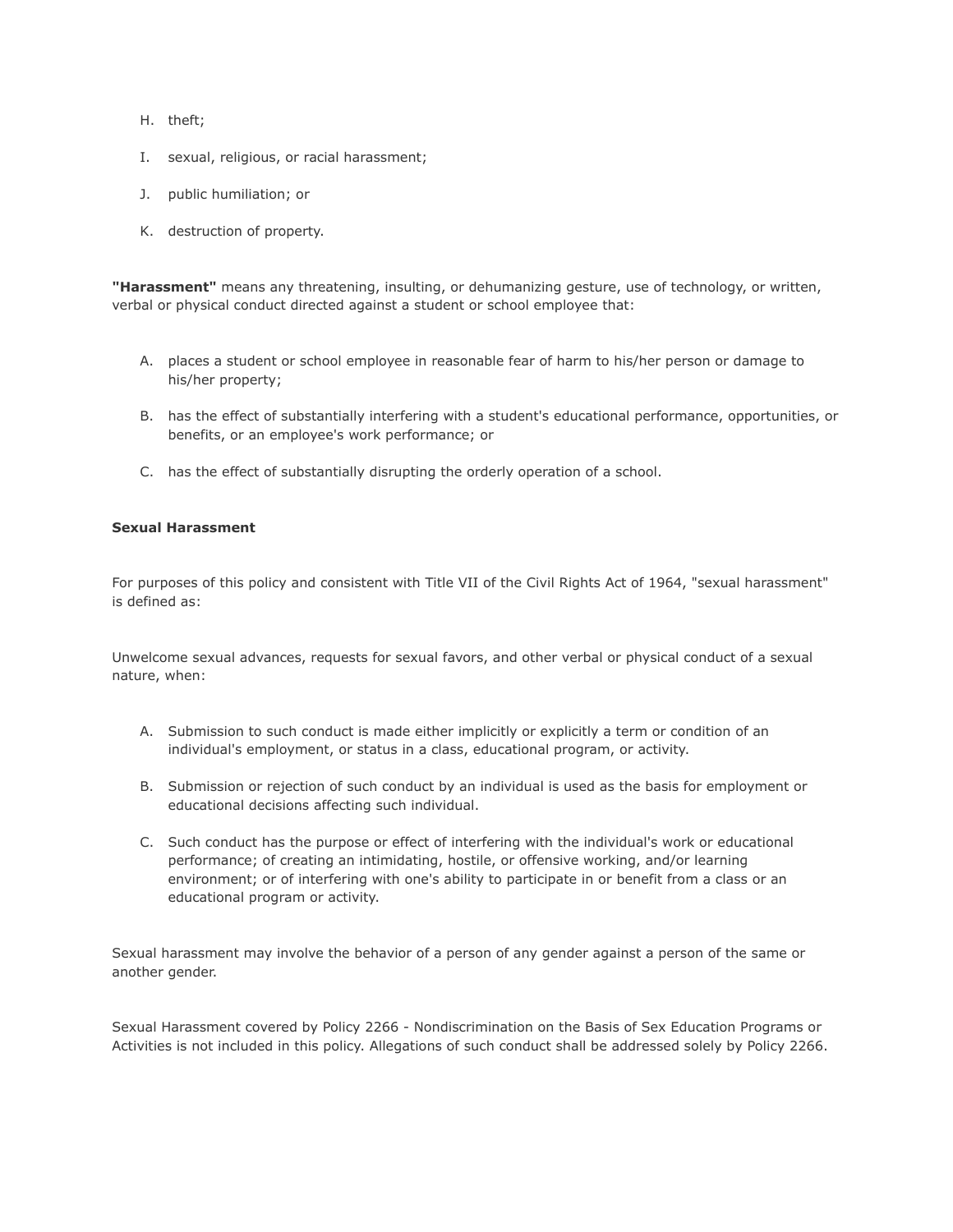Prohibited acts that constitute sexual harassment under this policy may take a variety of forms. Examples of the kinds of conduct that may constitute sexual harassment include, but are not limited to:

- A. Unwelcome sexual propositions, invitations, solicitations, and flirtations.
- B. Unwanted physical and/or sexual contact.
- C. Threats or insinuations that a person's employment, wages, academic grade, promotion, classroom work or assignments, academic status, participation in athletics or extra-curricular programs, activities, or events, or other conditions of employment or education may be adversely affected by not submitting to sexual advances.
- D. Unwelcome verbal expressions of a sexual nature, including graphic sexual commentaries about a person's body, dress, appearance, or sexual activities; the unwelcome use of sexually degrading language, profanity, jokes or innuendoes; unwelcome suggestive or insulting sounds or whistles; obscene telephone calls.
- E. Sexually suggestive objects, pictures, graffiti, videos, posters, audio recordings or literature, placed in the work or educational environment, that may reasonably embarrass or offend individuals.
- F. Unwelcome and inappropriate touching, patting, or pinching; obscene gestures.
- G. Asking about, or telling about, sexual fantasies, sexual preferences, or sexual activities.
- H. Speculations about a person's sexual activities or sexual history, or remarks about one's own sexual activities or sexual history.
- I. Giving unwelcome personal gifts such as lingerie that suggests the desire for a romantic relationship.
- J. Leering or staring at someone in a sexual way, such as staring at a person's breasts, buttocks, or groin.
- K. A pattern of conduct, which can be subtle in nature, that has sexual overtones and is intended to create or has the effect of creating discomfort and/or humiliation to another.
- L. In the context of employees, consensual sexual relationships where such relationship leads to favoritism of a subordinate employee with whom the superior is sexually involved and where such favoritism adversely affects other employees or otherwise creates a hostile work environment.
- M. Inappropriate boundary invasions by a District employee or other adult member of the School District community into a student's personal space and personal life.
- N. Verbal, nonverbal or physical aggression, intimidation, or hostility based on sex or sex-stereotyping that does not involve conduct of a sexual nature.

Not all behavior with sexual connotations constitutes unlawful sexual harassment. Sex-based or gender-based conduct must be sufficiently severe, pervasive, and persistent such that it adversely affects, limits, or denies an individual's employment or education, or such that it creates a hostile or abusive employment or educational environment.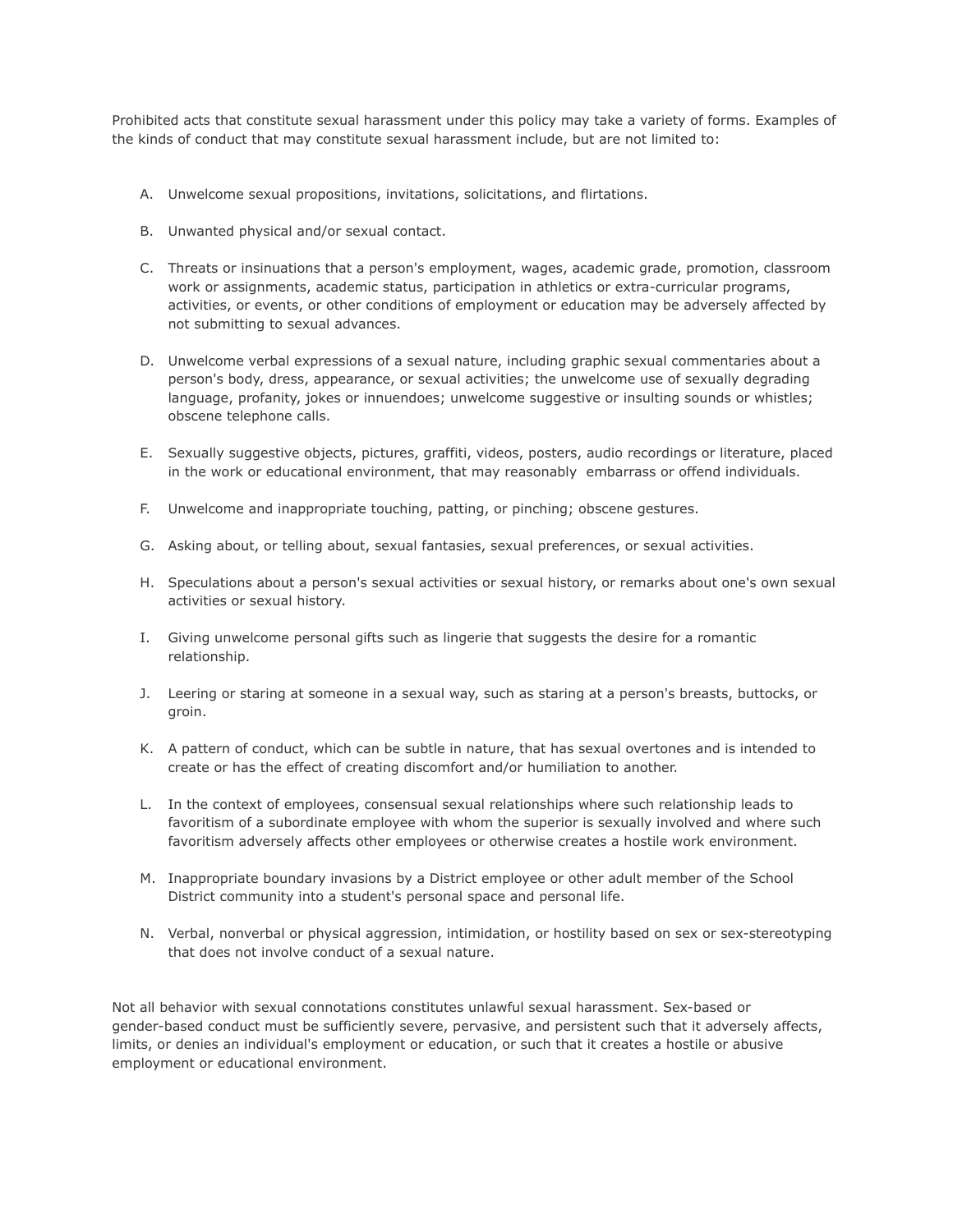#### **Race/Color Harassment**

Prohibited racial harassment occurs when unwelcome physical, verbal, or nonverbal conduct is based upon an individual's race or color and when the conduct has the purpose or effect of interfering with the individual's work or educational performance; of creating an intimidating, hostile, or offensive working, and/or learning environment; or of interfering with one's ability to participate in or benefit from a class or an educational program or activity. Such harassment may occur where conduct is directed at the characteristics of a person's race or color, such as racial slurs, nicknames implying stereotypes, epithets, and/or negative references relative to racial customs.

#### **Religious (Creed) Harassment**

Prohibited religious harassment occurs when unwelcome physical, verbal, or nonverbal conduct is based upon an individual's religion or creed and when the conduct has the purpose or effect of interfering with the individual's work or educational performance; of creating an intimidating, hostile, or offensive working and/or learning environment; or of interfering with one's ability to participate in or benefit from a class or an educational program or activity. Such harassment may occur where conduct is directed at the characteristics of a person's religious tradition, clothing, or surnames, and/or involves religious slurs.

#### **National Origin/Ancestry Harassment**

Prohibited national origin/ancestry harassment occurs when unwelcome physical, verbal, or nonverbal conduct is based upon an individual's national origin or ancestry and when the conduct has the purpose or effect of interfering with the individual's work or educational performance; of creating an intimidating, hostile, or offensive working and/or learning environment; or of interfering with one's ability to participate in or benefit from a class or an educational program or activity. Such harassment may occur where conduct is directed at the characteristics of a person's national origin or ancestry, such as negative comments regarding customs, manner of speaking, language, surnames, or ethnic slurs.

#### **Disability Harassment**

Prohibited disability harassment occurs when unwelcome physical, verbal, or nonverbal conduct is based upon an individual's disability and when the conduct has the purpose or effect of interfering with the individual's work or educational performance; of creating an intimidating, hostile, or offensive working and/or learning environment; or of interfering with one's ability to participate in or benefit from a class or an educational program or activity. Such harassment may occur where conduct is directed at the characteristics of a person's disability, such as negative comments about speech patterns, movement, physical impairments or defects/appearances, or the like. Such harassment may further occur where conduct is directed at or pertains to a person's genetic information.

#### **Anti-Harassment Compliance Officers**

The following individual(s) shall serve as the District's Anti-Harassment Compliance Officer(s) (hereinafter, "the Compliance Officer(s)"):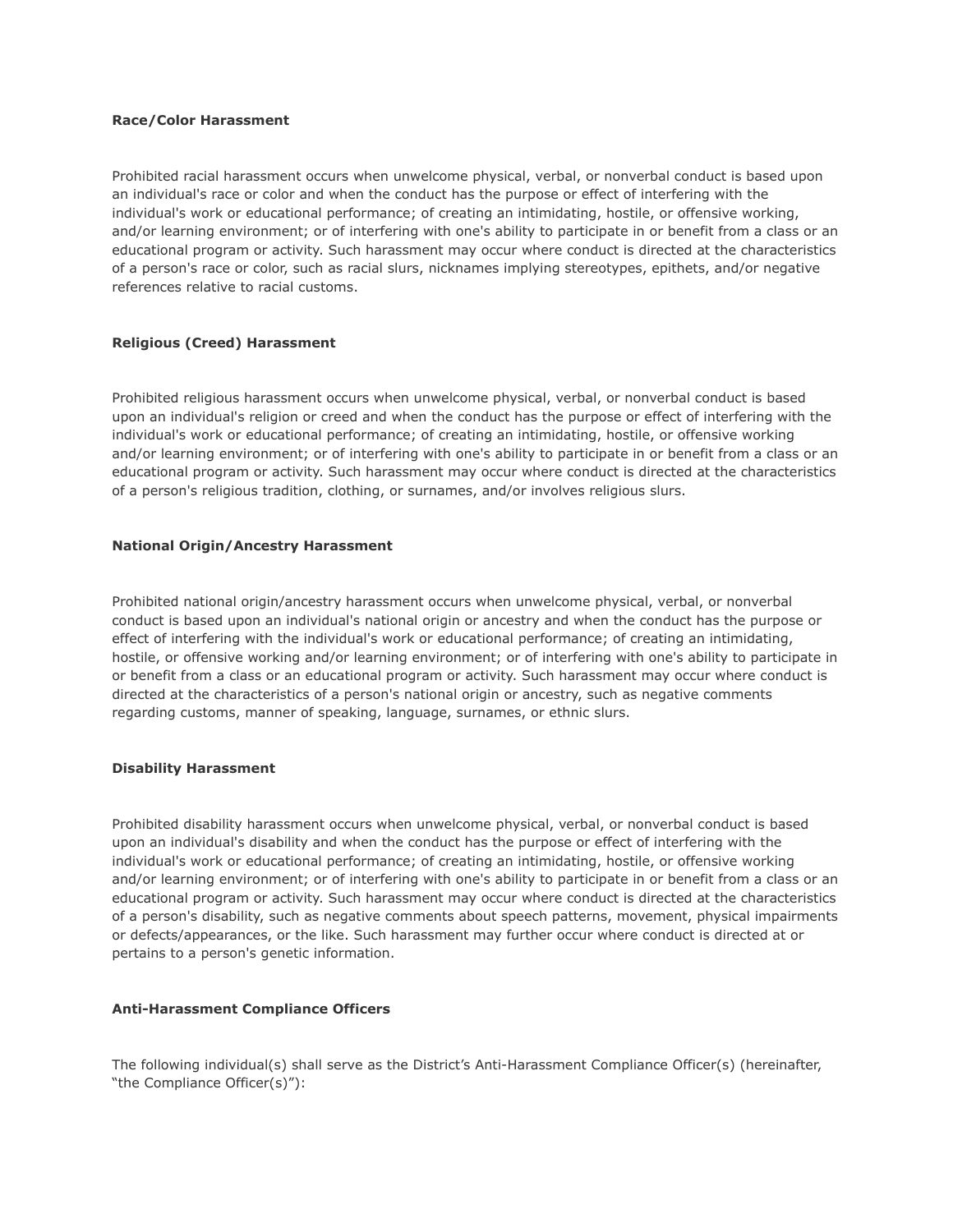Jennifer Taulbee Director of Special Education 120 Bloomfield St. 5495 Somers Gratis Rd. Camden, OH 45311 937-787-1204 Ext 20063541 taulbeej@psarrows.com

Roger Ellis Assistant Principal 5495 Somers Gratis Rd. Camden, OH 45311 937-787-3541 Ext 2003 ellisr@psarrows.com

The names, titles, and contact information of these individuals will be published annually on the District's web site.

The Compliance Officer(s) are responsible for coordinating the District's efforts to comply with applicable Federal and State laws and regulations, including the District's duty to address in a prompt and equitable manner any inquiries or complaints regarding harassment.

The Compliance Officer(s) will be available during regular school/work hours to discuss concerns related to unlawful harassment, to assist students, other members of the District community, and third parties who seek support or advice when informing another individual about "unwelcome" conduct, or to intercede informally on behalf of the individual in those instances where concerns have not resulted in the filing of a formal complaint and where all parties are in agreement to participate in an informal process.

Compliance Officers shall accept reports of unlawful harassment directly from any member of the School District community or a Third Party or receive reports that are initially filed with an administrator, supervisor, or other District-level official. Upon receipt of a report of alleged harassment, the Compliance Officer(s) will contact the Complainant and begin either an informal or formal complaint process (depending on the request of the Complainant or the nature of the alleged harassment), or the Compliance Officer(s) will designate a specific individual to conduct such a process. The Compliance Officer(s) will provide a copy of this policy to the Complainant and Respondent. In the case of a formal complaint, the Compliance Officer(s) will prepare recommendations for the Superintendent or will oversee the preparation of such recommendations by a designee. All Board employees must report incidents of harassment that are reported to them to the Compliance Officer within two (2) days of learning of the incident.

Any Board employee who directly observes unlawful harassment is obligated, in accordance with this policy, to report such observations to the Compliance Officer(s) within two (2) days. Additionally, any Board employee who observes an act of unlawful harassment is expected to intervene to stop the harassment, unless circumstances make such an intervention dangerous, in which case the staff member should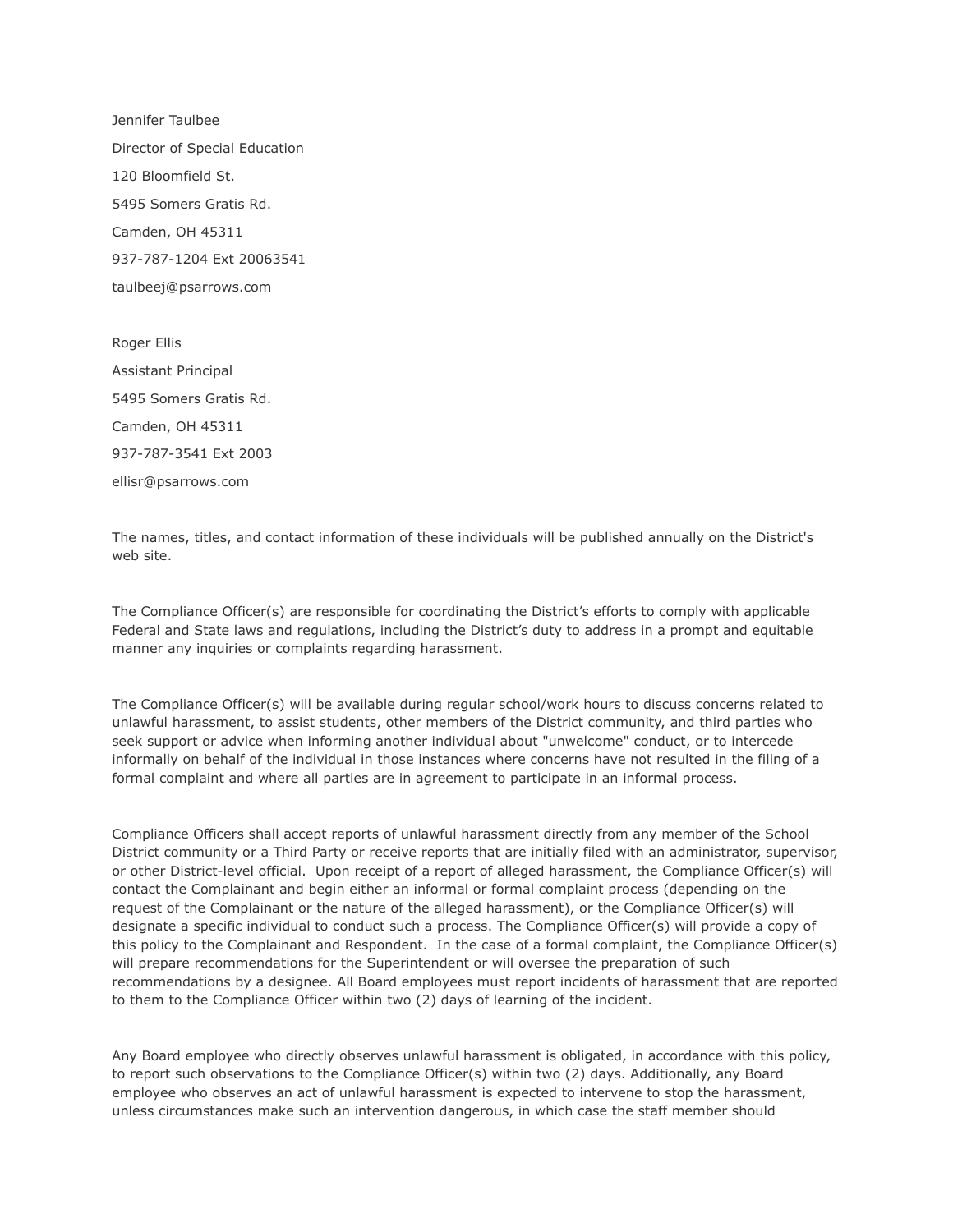immediately notify other Board employees and/or local law enforcement officials, as necessary, to stop the harassment. Thereafter, the Compliance Officer(s) or designee must contact the Complainant, if age eighteen (18) or older, or Complainant's parents/guardians if the Complainant is under the age eighteen (18), within two (2) days to advise of the Board's intent to investigate the alleged wrongdoing.

#### **Reports and Complaints of Harassing Conduct**

Members of the School District community along with Third Parties are encouraged to promptly report incidents of harassing conduct to an administrator, supervisor or other School District official so that the Board may address the conduct before it becomes severe, pervasive, or persistent. Any administrator, supervisor, or other District official who receives such a report shall file it with the Compliance Officer within two (2) days of receiving the report of harassment.

Members of the School District community and Third Parties who believe they have been unlawfully harassed by another member of the School District community or a Third Party are entitled to utilize the Board's complaint process that is set forth below. Initiating a complaint, whether formally or informally, will not adversely affect the Complainant's employment or participation in educational or extra-curricular programs. While there are no time limits for initiating complaints of harassment under this policy, individuals should make every effort to file a complaint as soon as possible after the conduct occurs while the facts are known and potential witnesses are available.

If, during an investigation of alleged bullying, aggressive behavior and/or harassment in accordance with Policy 5517.01 - Bullying and Other Forms of Aggressive Behavior, the Principal believes that the reported misconduct may have created a hostile work environment and may have constituted unlawful discriminatory harassment based on a Protected Class, the Principal shall report the act of bullying, aggressive behavior and/or harassment to the Compliance Officers who shall investigate the allegation in accordance with this policy. If the alleged harassment involves Sexual Harassment as defined by Policy 2266, the matter will be handled in accordance with the grievance process and procedures outlined in Policy 2266. While the Compliance Officer investigates the allegation, or the matter is being addressed pursuant to Policy 2266, the Principal shall suspend the Policy 5517.01 investigation to await the Compliance Officer's written report or the determination of responsibility pursuant to Policy 2266. The Compliance Officer shall keep the Principal informed of the status of the Policy 1662 investigation and provide the Principal with a copy of the resulting written report. Likewise, the Title IX Coordinator will provide the Principal with the determination of responsibility that results from the Policy 2266 grievance process.

# **Investigation and Complaint Procedure (See Form 1662 F1)**

Except for Sexual Harassment that is covered by Policy 2266 - Nondiscrimination on the Basis of Sex in Education Programs or Activities, any employee or other member of the School District community or Third Party (e.g., visitor to the District) who believes that they have been subjected to unlawful harassment or retaliation may seek resolution of the complaint through the procedures described below. The formal complaint process involves an investigation of the Complainant's claims of harassment or retaliation and a process for rendering a decision regarding whether the charges are substantiated.

Due to the sensitivity surrounding complaints of unlawful harassment or retaliation, timelines are flexible for initiating the complaint process; however, individuals should make every effort to file a complaint within thirty (30) days after the conduct occurs while the facts are known and potential witnesses are available.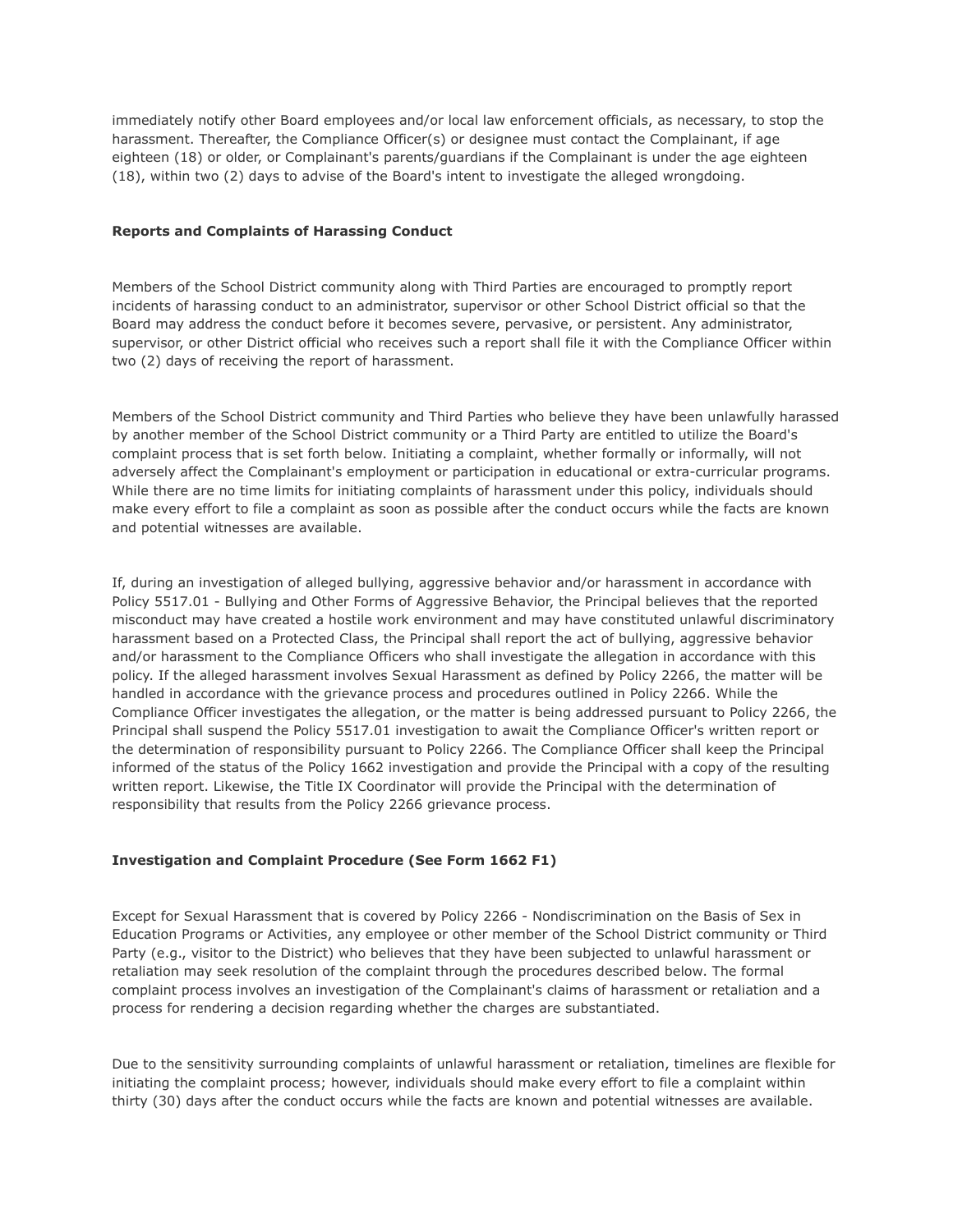Once the formal complaint process is begun, the investigation will be completed in a timely manner (ordinarily, within fifteen (15) business days of the complaint being received).

The procedures set forth below are not intended to interfere with the rights of any individual to pursue a complaint of unlawful harassment or retaliation with the United States Department of Education Office for Civil Rights, the Ohio Civil Rights Commission ("OCRC") and/or Equal Employment Opportunity Commission ("EEOC").

# **Informal Complaint Procedure**

The goal of the informal complaint procedure is promptly to stop inappropriate behavior and to facilitate resolution through an informal means, if possible. The informal complaint procedure is provided as a less formal option for a student, other member of the School District community, or Third Party who alleges unlawful harassment or retaliation. This informal procedure is not required as a precursor to the filing of a formal complaint. The informal process is only available in those circumstances where the Complainant and the Respondent mutually agree to participate in it.

The Complainant may proceed immediately to the formal complaint process and individuals who seek resolution through the informal procedure may request that the informal process be terminated at any time to move to the formal complaint process.

All complainants involving a District employee, any other adult member of the School District community, or a Third Party and a student will be formally investigated.

As an initial course of action, if a Complainant feels comfortable and safe in doing so, the individual should tell or otherwise inform the Respondent that the alleged harassing conduct is inappropriate and must stop. The Complainant should address the allegedly harassing conduct as soon after it occurs as possible. The Compliance Officers are available to support and counsel individuals when taking this initial step or to intervene on behalf of the Complainant if requested to do so. A Complainant who is uncomfortable or unwilling to directly approach the Respondent about the alleged inappropriate conduct may file an informal or a formal complaint. In addition, with regard to certain types of unlawful harassment, such as sexual harassment, the Compliance Officer may advise against the use of the informal complaint process.

A Complainant may make an informal complaint, either orally or in writing: 1) to a teacher, other employee, or building administrator; 2) directly to one of the Compliance Officers; and/or 3) to the Superintendent or other District-level employee.

All informal complaints must be reported to one of the Compliance Officers who will either facilitate an informal resolution as described below, or appoint another individual to facilitate an informal resolution.

The Board's informal complaint procedure is designed to provide employees, other members of the School District community, or third parties who believe they are being unlawfully harassed with a range of options designed to bring about a resolution of their concerns. Depending upon the nature of the complaint and the wishes of the Complainant, informal resolution may involve, but not be limited to, one or more of the following: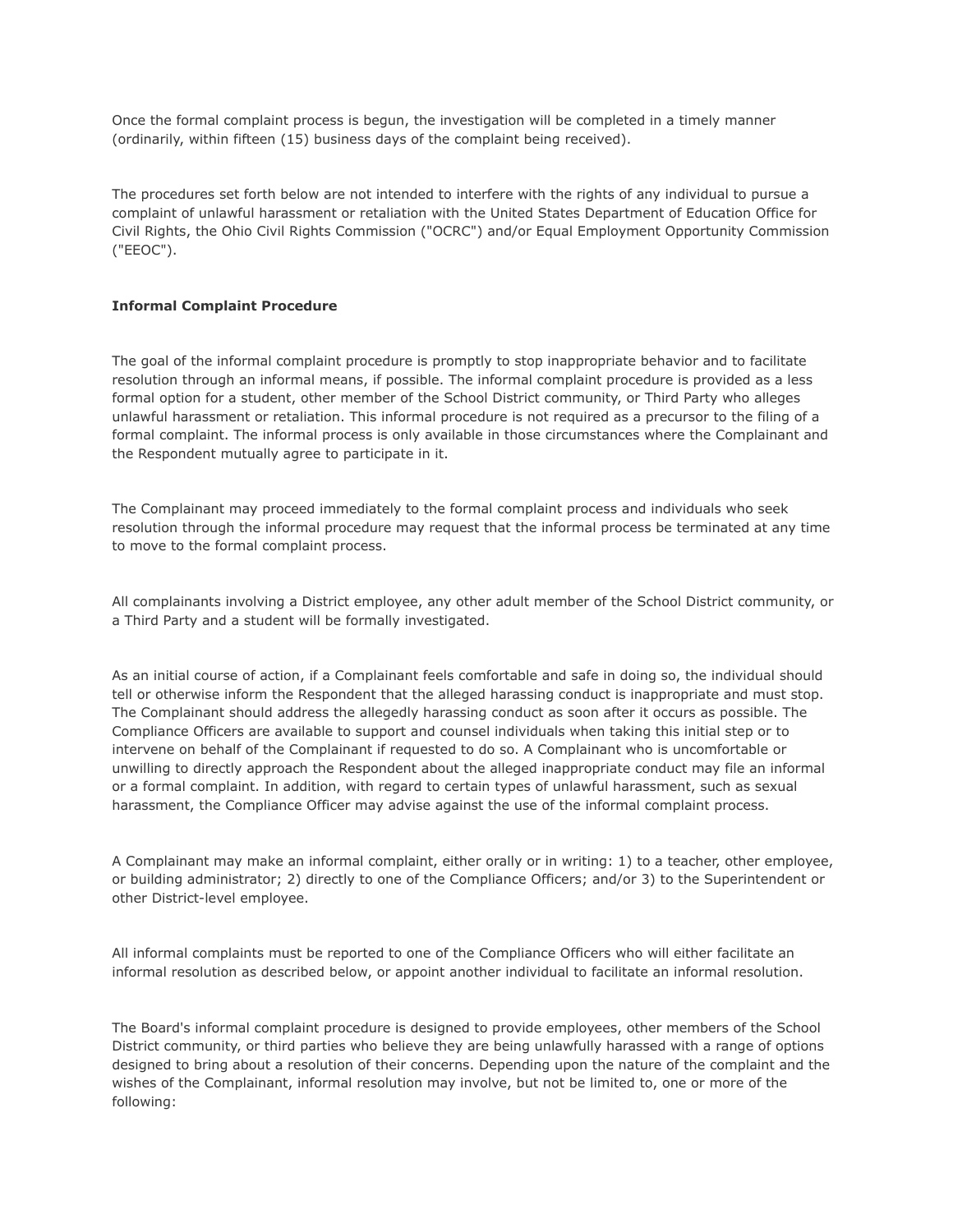- A. Advising the Complainant about how to communicate the unwelcome nature of the behavior to the Respondent.
- B. Distributing a copy of this policy as a reminder to the individuals in the school building or office where the Respondent works or attends.
- C. If both parties agree, the Compliance Officer may arrange and facilitate a meeting or mediation between the Complainant and the Respondent to work out a mutual resolution.

While there are no set time limits within which an informal complaint must be resolved, the Compliance Officer/designee is directed to attempt to resolve all informal complaints within fifteen (15) business days of receiving the informal complaint. If the Complainant is dissatisfied with the informal complaint process, the Complainant may proceed to file a formal complaint and, as stated above, either party may request that the informal process be terminated at any time to move to the formal complaint process.

#### **Formal Complaint Procedure**

If a complaint is not resolved through the informal complaint process, if one of the parties has requested that the informal complaint process be terminated to move to the formal complaint process, or the Complainant, from the outset, elects to file a formal complaint, or the CO determines the allegations are not appropriate for resolution through the informal process, the formal complaint process shall be implemented.

The Complainant may file a formal complaint, either orally or in writing, with a teacher, Principal, the Compliance Officer, Superintendent, or other District official. Due to the sensitivity surrounding complaints of unlawful harassment and retaliation, timelines are flexible for initiating the complaint process; however, individuals should make every effort to file a formal complaint within thirty (30) days after the conduct occurs while the facts are known and potential witnesses are available. If a Complainant informs a teacher, Principal, Superintendent, or other District official, either orally or in writing, about any complaint of harassment or retaliation, that employee must report such information to the Compliance Officer within two (2) business days.

Throughout the course of the process, the Compliance Officer should keep the parties reasonably informed of the status of the investigation and the decision-making process.

All formal complaints must include the following information to the extent known: the identity of the Respondent; a detailed description of the facts upon which the complaint is based (i.e., when, where, and what occurred); a list of potential witnesses; and the resolution sought by the Complainant.

If the Complainant is unwilling or unable to provide a written statement including the information set forth above, the Compliance Officer shall ask for such details in an oral interview. Thereafter, the Compliance Officer will prepare a written summary of the oral interview, and the Complainant will be asked to verify the accuracy of the reported charge by signing the document.

Upon receiving a formal complaint, the Compliance Officer will consider whether any action should be taken in the investigatory phase to protect the Complainant from further harassment or retaliation, including, but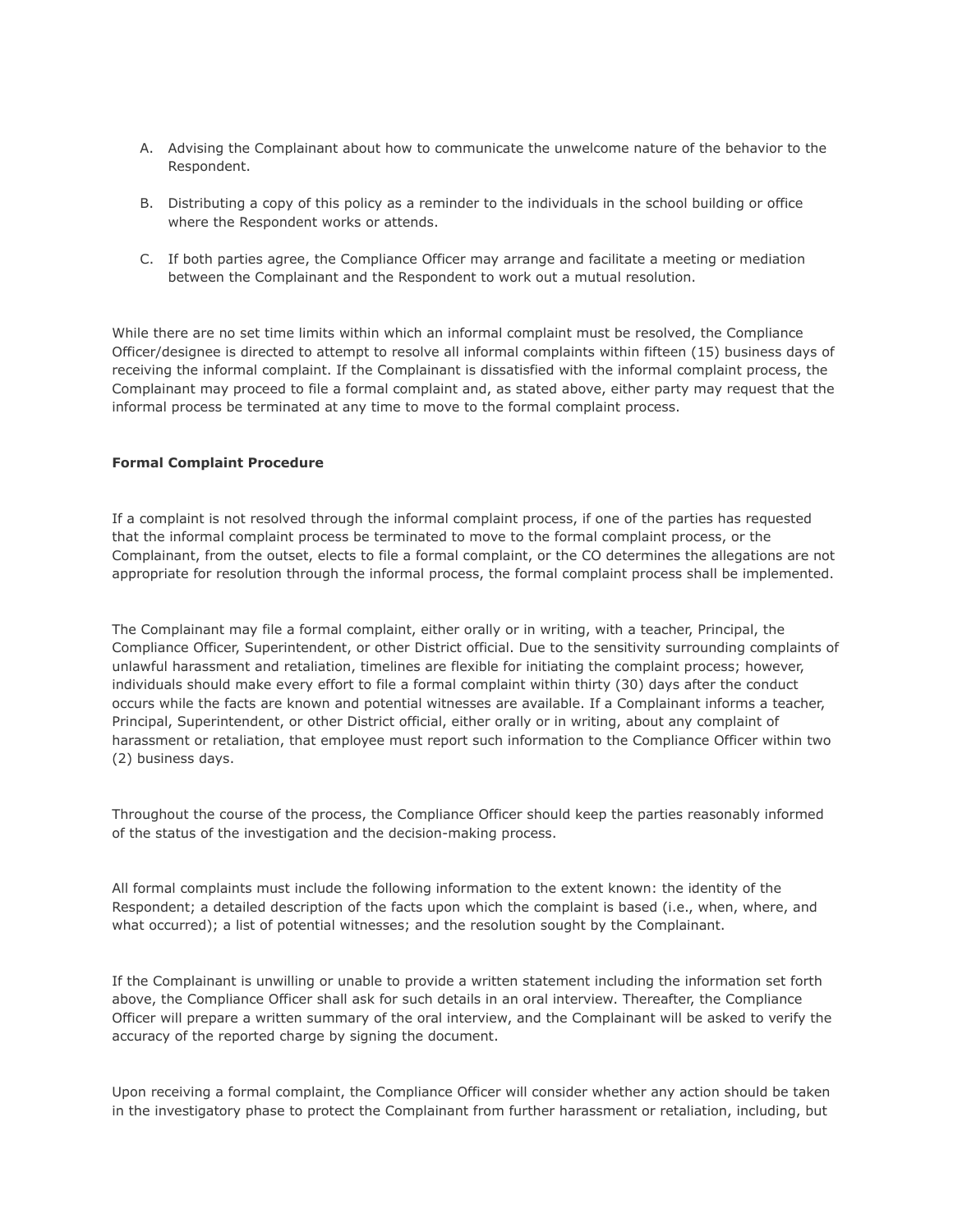not limited to, a change of work assignment or schedule for the Complainant and/or the Respondent. In making such a determination, the Compliance Officer should consult the Complainant to assess whether the individual agrees with the proposed action. If the Complainant is unwilling to consent to the proposed change, the Compliance Officer may still take whatever actions deemed appropriate in consultation with the Superintendent.

Within two (2) business days of receiving the complaint, the Compliance Officer/designee will initiate a formal investigation to determine whether the Complainant has been subjected to offensive conduct/harassment/retaliation. The Principal will not conduct an investigation unless directed to do so by the Compliance Officer.

Simultaneously, the Compliance Officer will inform the Respondent that a formal complaint has been received. The Respondent will be informed about the nature of the allegations and provided with a copy of any relevant policies and/or administrative guidelines, including the Board's Anti-Harassment Policy. The Respondent must also be informed of the opportunity to submit a written response to the complaint within five (5) business days.

Although certain cases may require additional time, the Compliance Officer/designee will attempt to complete an investigation into the allegations of harassment/retaliation within fifteen (15) business days of receiving the formal complaint. The investigation will include:

- A. interviews with the Complainant;
- B. interviews with the Respondent;
- C. interviews with any other witnesses who may reasonably be expected to have any information relevant to the allegations;
- D. consideration of any documentation or other information presented by the Complainant, Respondent, or any other witness that is reasonably believed to be relevant to the allegations.

At the conclusion of the investigation, the Compliance Officer or the designee shall prepare and deliver a written report to the Superintendent that summarizes the evidence gathered during the investigation and provides recommendations based on the evidence and the definition of unlawful harassment as provided in Board policy and State and Federal law as to whether the Complainant has been subjected to unlawful harassment. The Compliance Officer's recommendations must be based upon the totality of the circumstances. In determining if discriminatory harassment or retaliation occurred, a preponderance of evidence standard will be used. The Compliance Officer may consult with the Board's legal counsel before finalizing the report to the Superintendent.

Absent extenuating circumstances, within five (5) business days of receiving the report of the Compliance Officer/designee, the Superintendent must either issue a written decision regarding whether the complaint of harassment has been substantiated or request further investigation. A copy of the Superintendent's final decision will be delivered to both the Complainant and the Respondent.

If the Superintendent requests additional investigation, the Superintendent must specify the additional information that is to be gathered, and such additional investigation must be completed within five (5)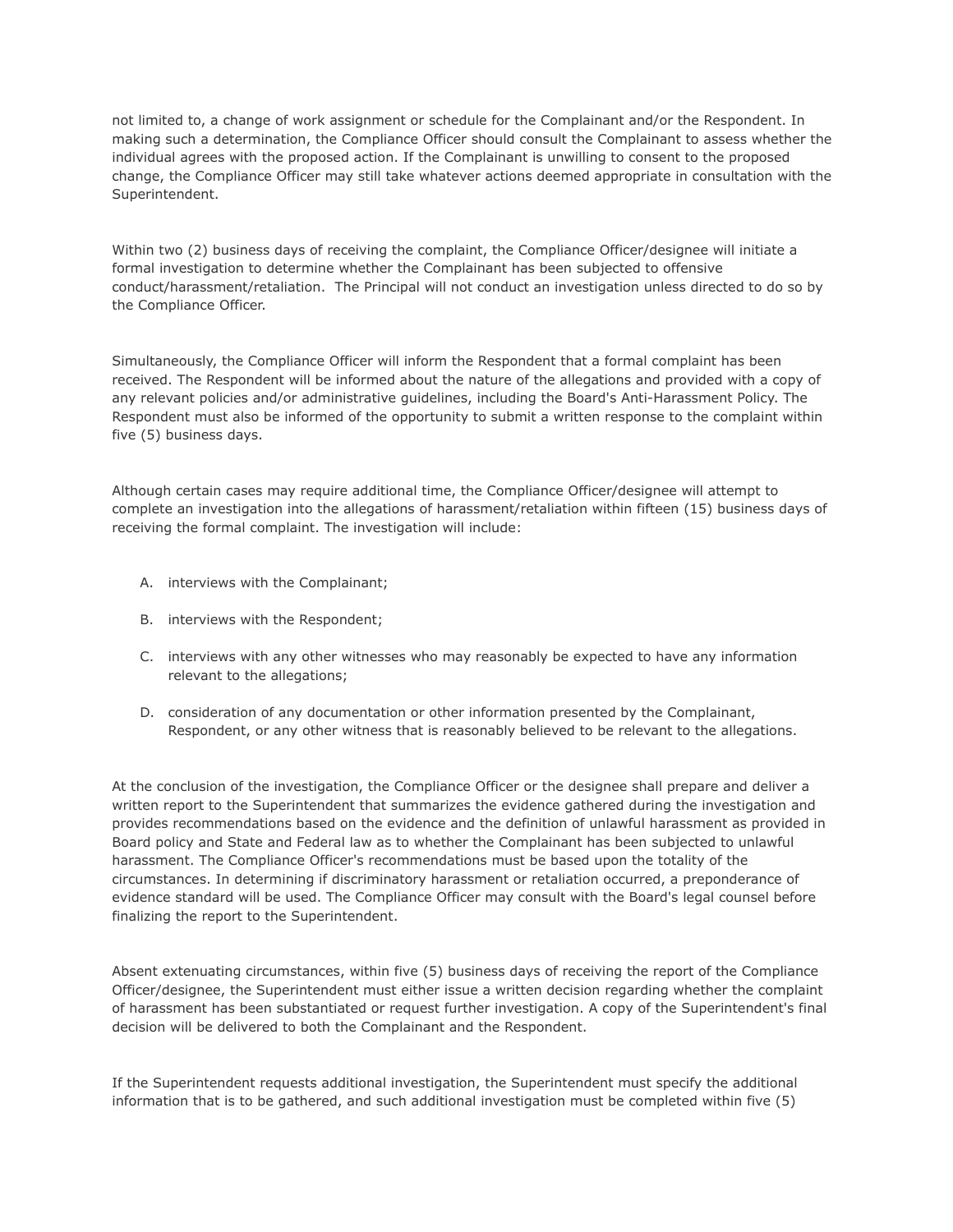business days. At the conclusion of the additional investigation, the Superintendent must issue a written decision as described above.

The decision of the Superintendent shall be final.

The Board reserves the right to investigate and resolve a complaint or report of unlawful harassment/retaliation regardless of whether the member of the School District community or Third Party alleging the unlawful harassment/retaliation pursues the complaint. The Board also reserves the right to have the formal complaint investigation conducted by an external person in accordance with this policy or in such other manner as deemed appropriate by the Board or its designee.

The parties may be represented, at their own cost, at any of the above-described meetings/hearings.

The right of a person to a prompt and equitable resolution of the complaint shall not be impaired by the person's pursuit of other remedies such as the filing of a complaint with the Office for Civil Rights, the filing of charges with local law enforcement, or the filing of a civil action in court. Use of this internal complaint process is not a prerequisite to the pursuit of other remedies.

#### **Privacy/Confidentiality**

The District will employ all reasonable efforts to protect the rights of the Complainant, the Respondent, and the witnesses as much as possible, consistent with the Board's legal obligations to investigate, to take appropriate action, and to conform with any discovery or disclosure obligations. All records generated under the terms of this policy and related administrative guidelines shall be maintained as confidential to the extent permitted by law. Confidentiality, however, cannot be guaranteed. Additionally, the Respondent must be provided the Complainant's identity.

During the course of a formal investigation, the Compliance Officer/designee will instruct all members of the School District community and third parties who are interviewed about the importance of maintaining confidentiality. Any individual who is interviewed as part of a harassment investigation is expected not to disclose any information that is learned or provided during the course of the investigation.

#### **Sanctions and Monitoring**

The Board shall vigorously enforce its prohibitions against unlawful harassment/retaliation by taking appropriate action reasonably calculated to stop the harassment and prevent further such harassment. While observing the principles of due process, a violation of this policy may result in disciplinary action up to and including the discharge of an employee or the suspension/expulsion of a student. All disciplinary action will be taken in accordance with applicable State law and the terms of the relevant collective bargaining agreement(s). When imposing discipline, the Superintendent shall consider the totality of the circumstances involved in the matter. In those cases where unlawful harassment is not substantiated, the Board may consider whether the alleged conduct nevertheless warrants discipline in accordance with other Board policies, consistent with the terms of the relevant collective bargaining agreement(s).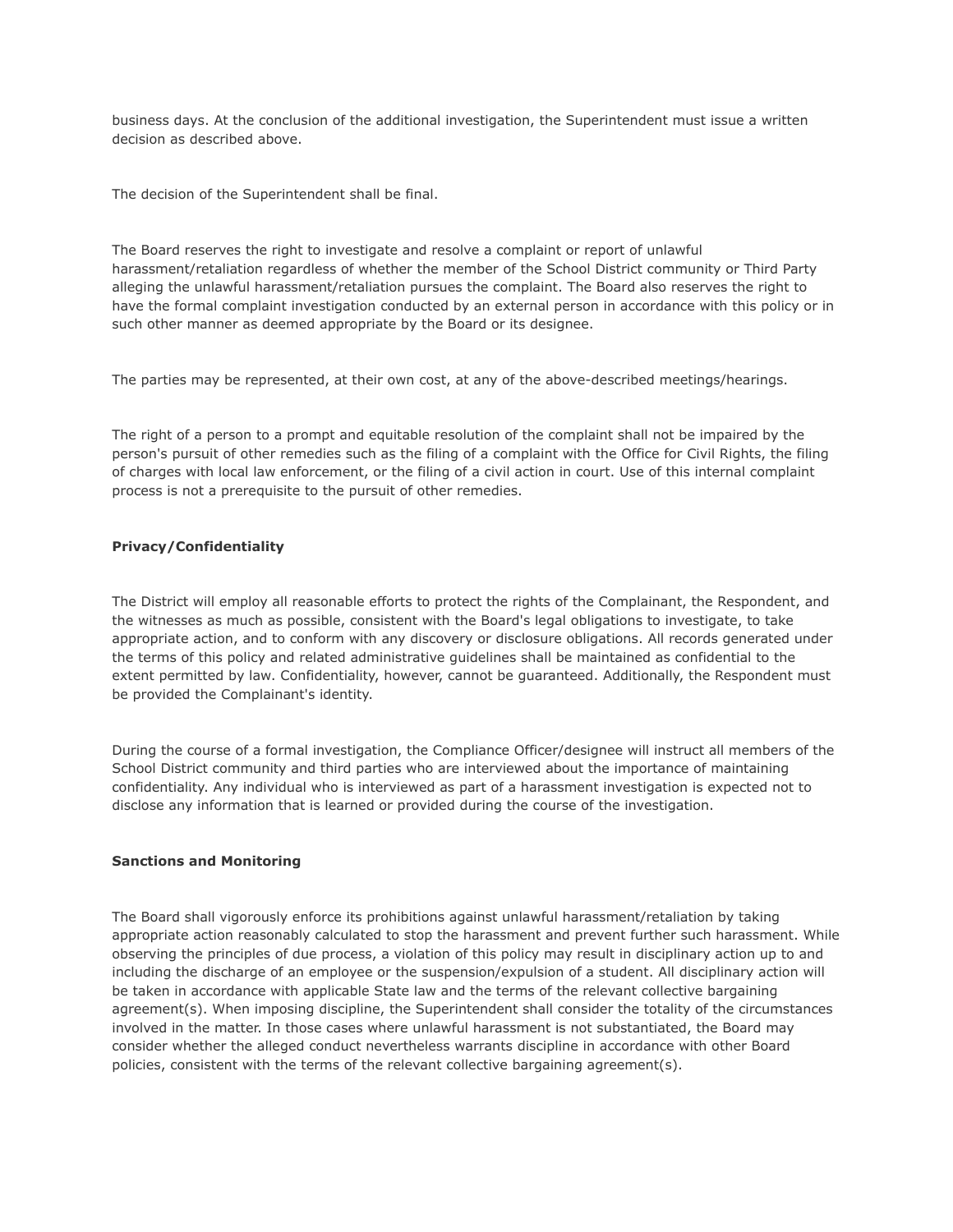Where the Board becomes aware that a prior remedial action has been taken against a member of the School District community, all subsequent sanctions imposed by the Board and/or Superintendent shall be reasonably calculated to end such conduct, prevent its recurrence, and remedy its effects.

### **Retaliation**

Retaliation against a person who makes a report or files a complaint alleging unlawful harassment/retaliation or participates as a witness in an investigation is prohibited. Neither the Board nor any other person may intimidate, threaten, coerce or interfere with any individual because the person opposed any act or practice made unlawful by any Federal or State civil rights law, or because that individual made a report, formal complaint testified, assisted or participated or refused to participate in any manner in an investigation, proceeding, or hearing under those laws and/or this policy, or because that individual exercised, enjoyed, aided or encouraged any other person in the exercise or enjoyment of any right granted or protected by those laws and/or this policy.

Retaliation against a person from making a report of discrimination, filing a formal complaint, or participating in an investigation or meeting is a serious violation of this policy that can result in imposition of disciplinary sanction/consequences and/or other appropriate remedies.

Formal complaints alleging retaliation may be filed according to the internal complaint process set forth above.

The exercise of rights protected under the First Amendment of the United States Constitution does not constitute retaliation prohibited under this policy.

#### **Allegations Constituting Criminal Conduct: Child Abuse/Sexual Misconduct**

State law requires any school teacher or school employee who knows or suspects that a child with a disability under the age of twenty-one (21) or that a child under the age of eighteen (18) has suffered or faces a threat of suffering a physical or mental wound, disability or condition of a nature that reasonably indicates abuse or neglect of a child to immediately report that knowledge or suspicion to the county children's services agency. If, during the course of a harassment investigation, the Compliance Officer or a designee has reason to believe or suspect that the alleged conduct reasonably indicates abuse or neglect of the Complainant, a report of such knowledge must be made in accordance with State law and Board Policy.

State law defines certain contact between a teacher and a student as "sexual battery." If the Compliance Officer or a designee has reason to believe that the Complainant has been the victim of criminal conduct as defined in Ohio's Criminal Code, such knowledge should be immediately reported to local law enforcement.

Any reports made to a county children's services agency or to local law enforcement shall not terminate the Compliance Officer or a designee's obligation and responsibility to continue to investigate a complaint of harassment. While the Compliance Officer or a designee may work cooperatively with outside agencies to conduct concurrent investigations, in no event shall the harassment investigation be inhibited by the involvement of outside agencies without good cause after consultation with the Superintendent.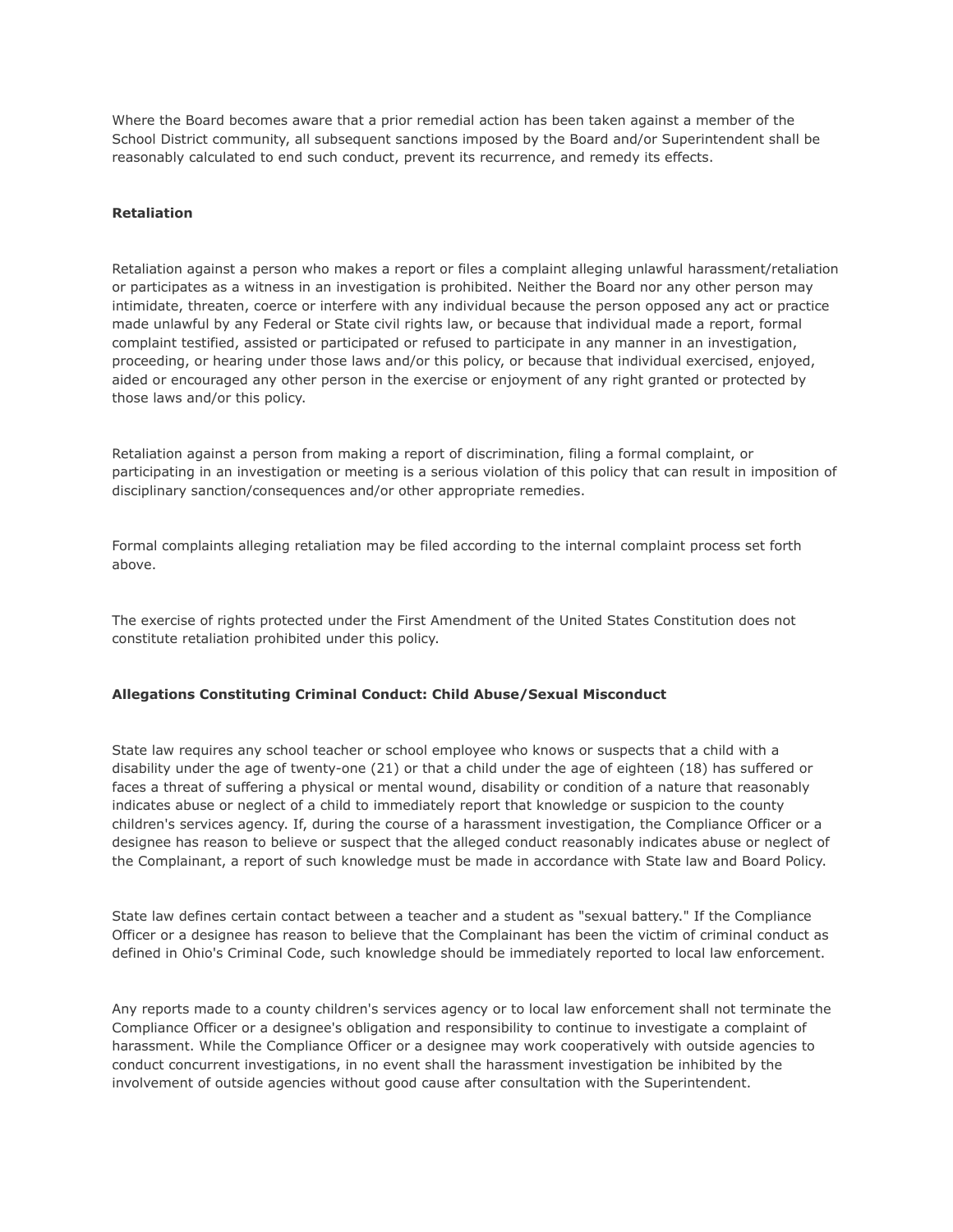# **Allegations Involving Conduct Unbecoming the Teaching Profession/Suspension**

The Superintendent will report to the Ohio Department of Education, on forms provided for that purpose, matters of misconduct on the part of licensed professional staff members convicted of sexual battery, and will, in accordance with Policy 8141, suspend such employee from all duties that concern or involve the care, custody, or control of a child during the pendency of any criminal action for which that person has been arrested, summoned and/or indicted in that regard.

# **Education and Training**

In support of this Anti-Harassment Policy, the Board promotes preventative educational measures to create greater awareness of unlawful discriminatory practices. The Superintendent shall provide appropriate information to all members of the School District community related to the implementation of this policy and shall provide training for District students and staff where appropriate. All training, as well as all information provided regarding the Board's policy and harassment in general, will be age and content appropriate.

#### **Retention of Investigatory Records and Materials**

The Compliance Officer(s) is responsible for overseeing retention of all records that must be maintained pursuant to this policy. All individuals charged with conducting investigations under this policy shall retain all documents, electronically stored information ("ESI"), and electronic media (as defined in Policy 8315) created and/or received as part of an investigation, which may include but not be limited to:

- A. all written reports/allegations/complaints/grievances/statements/responses pertaining to an alleged violation of this policy;
- B. any narratives that memorialize oral reports/allegations/complaints/grievances/statements/responses pertaining to an alleged violation of this policy;
- C. any documentation that memorializes the actions taken by District personnel or individuals contracted or appointed by the Board to fulfill its responsibilities related to the investigation and/or the District's response to the alleged violation of this policy;
- D. written witness statements;
- E. narratives, notes from, or audio, video, or digital recordings of witness interviews/statements;
- F. e-mails, texts, or social media posts that directly relate to or constitute evidence pertaining to an alleged violation of this policy (i.e., not after-the-fact commentary about or media coverage of the incident);
- G. notes or summaries prepared contemporaneously by the investigator in whatever form made (e.g., handwritten, keyed into a computer or tablet, etc.), but not including transitory notes whose content is otherwise memorialized in other documents;